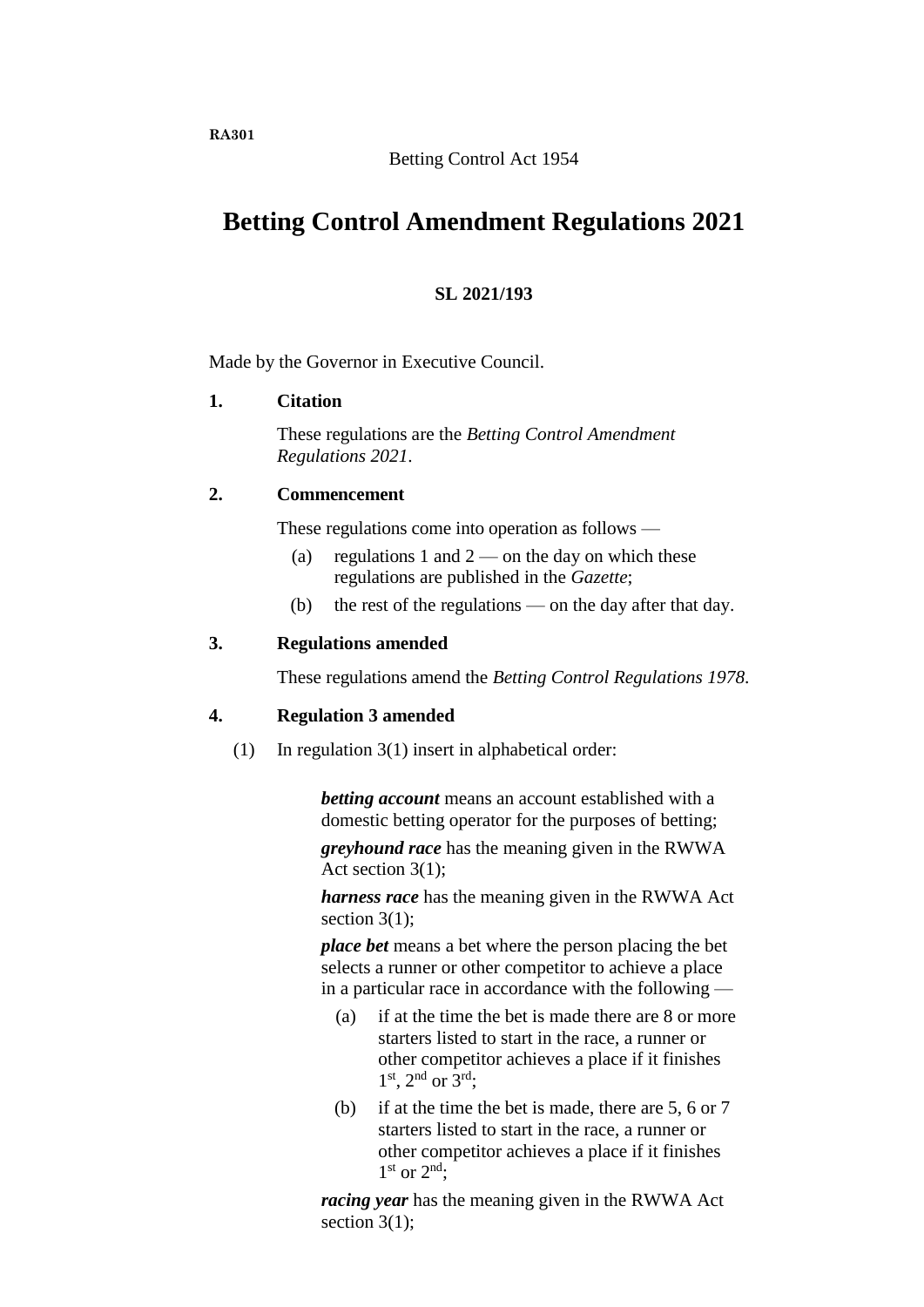*scheduled starting time* has the meaning given in the *Racing and Wagering Western Australia Regulations 2003* regulation 3(1);

*thoroughbred race* has the meaning given in the RWWA Act section 3(1);

*Western Australian Greyhound Racing Association* means the Western Australian Greyhound Racing Association established under the *Western Australian Greyhound Racing Association Act 1981*;

*Western Australian Trotting Association* means the Western Australian Trotting Association constituted under the *Western Australian Trotting Association Act 1946*;

*win bet* means a bet where the person placing the bet selects the winner of a particular race.

(2) In regulation 3(1) in the definition of *sporting event* delete "event." and insert:

event;

# **5. Regulation 94 amended**

In regulation 94(1) delete "betting account," and insert:

RWWA betting account,

#### **6. Regulations 105A to 105C inserted**

After regulation 105 insert:

# **105A. Prescribed conditions for greyhound and harness races: section 27F(1)**

 $(1)$  In this regulation —

*WAGRA greyhound race* means a greyhound race conducted on a Saturday by the Western Australian Greyhound Racing Association;

#### *WATA harness race* means —

- (a) a harness race conducted on a Friday by the Western Australian Trotting Association; or
- (b) a harness race conducted on a Saturday by the Western Australian Trotting Association, but only if a harness race was not conducted by the Western Australian Trotting Association on the day before that Saturday.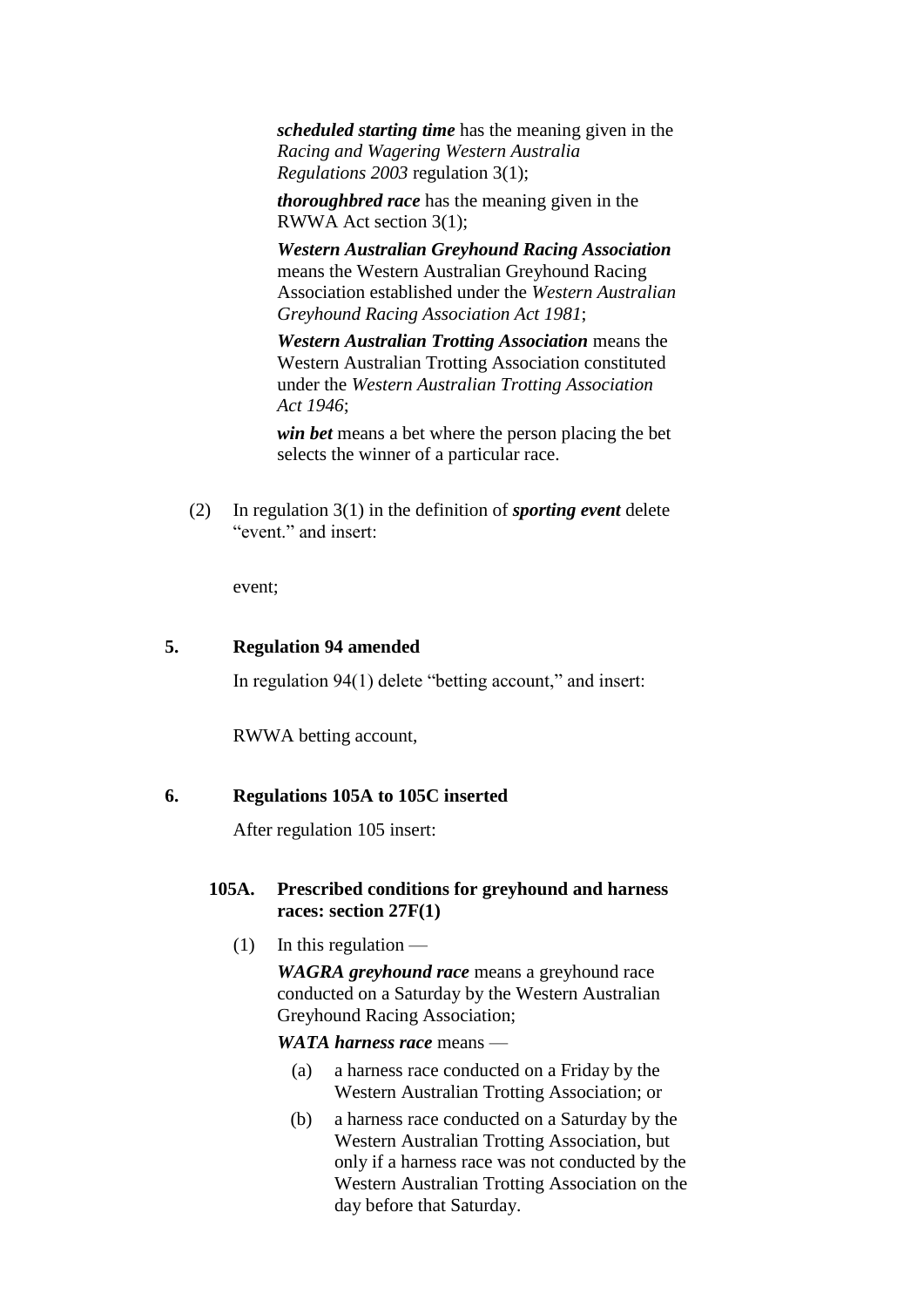- (2) For the purposes of section 27F(1) of the Act, the prescribed conditions that a domestic betting operator must comply with in relation to a greyhound race or a harness race are —
	- (a) set out in this regulation; and
	- (b) subject to regulation 105C.
- (3) If in a racing year turnover of a domestic betting operator has not reached \$3 000 000, the domestic betting operator must accept a fixed odds bet charged against a betting account if —
	- (a) the bet is a win bet on a type of race described in column 1 of the Table; and
	- (b) the amount the domestic betting operator may lose as a result of the bet does not exceed the amount set out in column 2 of the Table opposite that type of race.

| Column 1<br><b>Type of race</b>               | Column 2<br><b>Amount</b> |
|-----------------------------------------------|---------------------------|
| A WATA harness race                           | \$500                     |
| A harness race other than a WATA harness race | \$300                     |
| A greyhound race                              | \$300                     |

**Table**

- (4) If in a racing year turnover of a domestic betting operator reaches \$3 000 000, the domestic betting operator must comply with subregulation (5) for each fixed odds bet received during the racing year after turnover reaches \$3 000 000.
- (5) The domestic betting operator must accept a fixed odds bet charged against a betting account if —
	- (a) the bet is a win bet on a type of race described in column 1 of the Table; and
	- (b) the amount the domestic betting operator may lose as a result of the bet does not exceed the amount set out in column 2 of the Table opposite that type of race.

#### **Table**

| Column 1            | Column 2      |
|---------------------|---------------|
| <b>Type of race</b> | <b>Amount</b> |
| A WATA harness race | \$1,000       |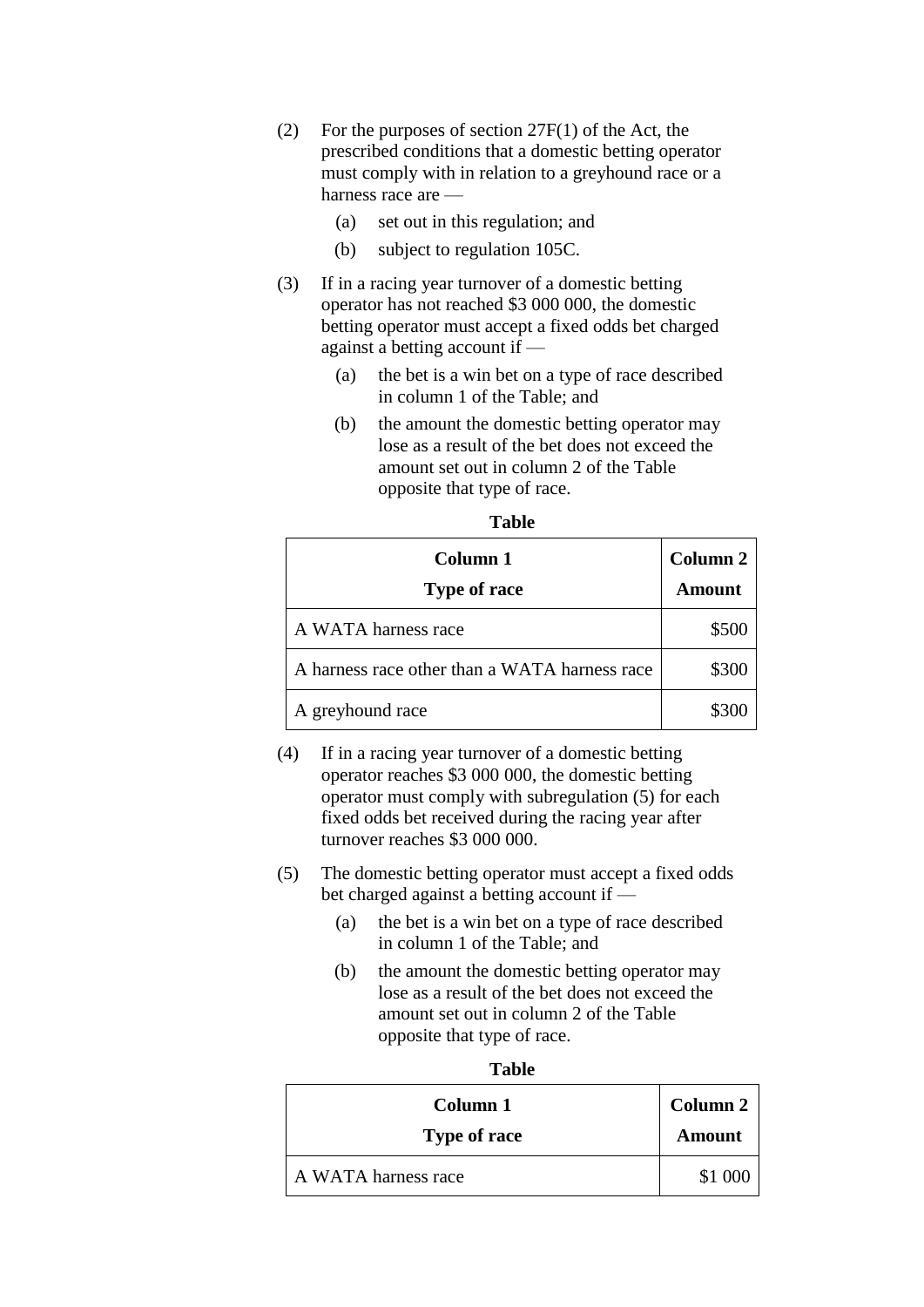| Column 1<br><b>Type of race</b>                       | Column 2<br>Amount |
|-------------------------------------------------------|--------------------|
| A harness race other than a WATA harness<br>race      | \$500              |
| A WAGRA greyhound race                                | \$750              |
| A greyhound race other than a WAGRA<br>greyhound race |                    |

### **105B. Prescribed conditions for thoroughbred races: section 27F(1)**

 $(1)$  In this regulation —

*combined win/place bet* means a bet comprising 2 unequal amounts, 1 amount being for a win and 1 amount being for a place and both amounts being bet on the same runner at the same time, at stated odds for a win and place;

*place component* means the component of a combined win/place bet or an each way bet in which the person placing the bet selects a runner to achieve a place in a particular race;

*type 1 thoroughbred race* means a thoroughbred race conducted by The Western Australian Turf Club;

*type 2 thoroughbred race* means a thoroughbred race conducted on a Saturday by any of the following, but only if a thoroughbred race is not conducted on that Saturday by The Western Australian Turf Club —

- (a) the Bunbury Turf Club Inc;
- (b) the Kalgoorlie-Boulder Racing Club Incorporated;
- (c) the Northam Race Club;
- (d) the Pinjarra Race Club;

*type 3 thoroughbred race* means a thoroughbred race other than a type 1 thoroughbred race or a type 2 thoroughbred race.

- (2) For the purposes of section 27F(1) of the Act, the prescribed conditions that a domestic betting operator must comply with in relation to a thoroughbred race are —
	- (a) set out in this regulation; and
	- (b) subject to regulation 105C.
- (3) If in a racing year turnover of a domestic betting operator has not reached \$3 000 000, the domestic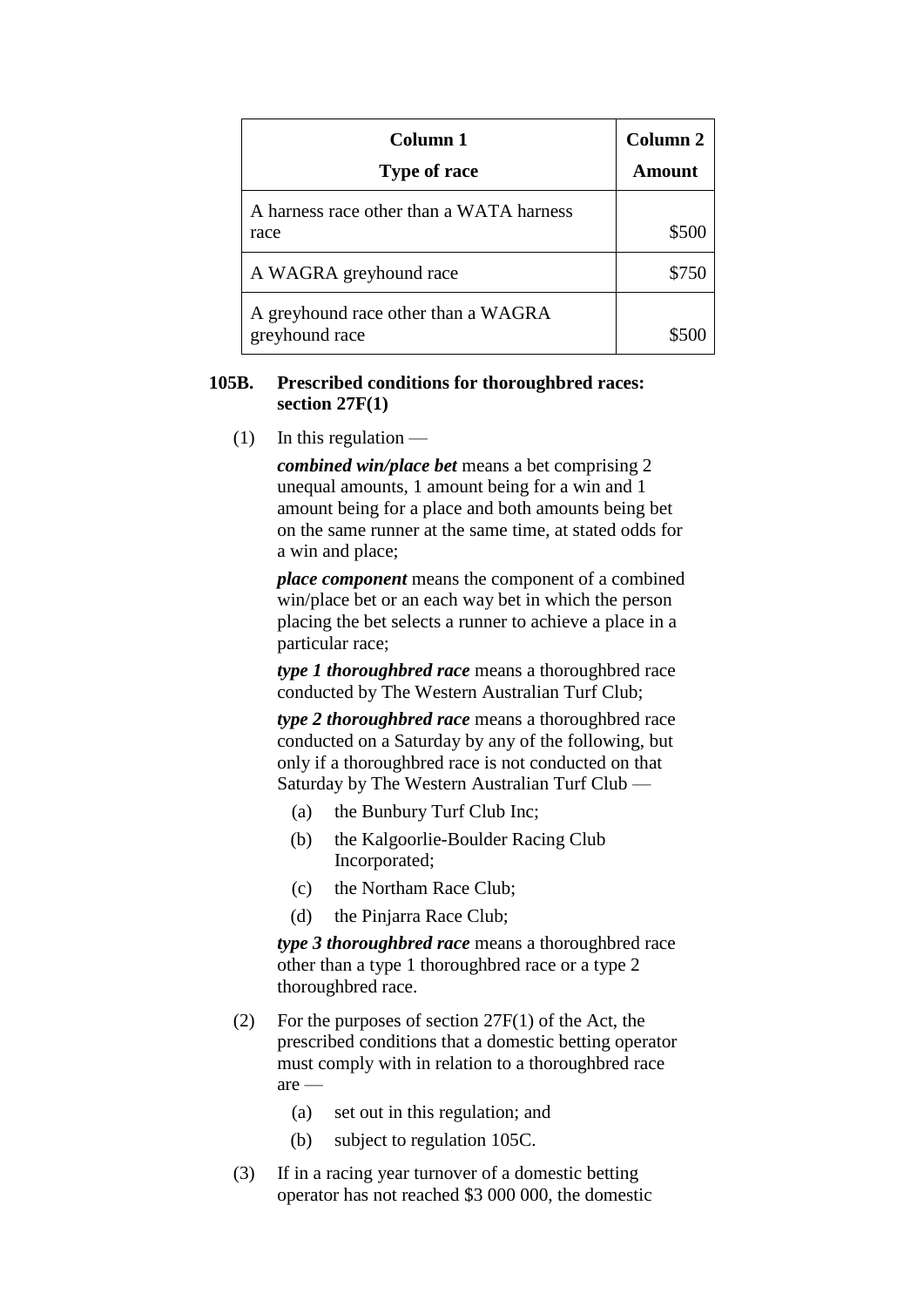betting operator must accept a fixed odds bet charged against a betting account if —

- (a) the bet is a win bet on a type of race described in column 1 of the Table; and
- (b) the amount the domestic betting operator may lose as a result of the bet does not exceed the amount set out in column 2 of the Table opposite that type of race.

| Column 1<br><b>Type of race</b> | Column <sub>2</sub><br>Amount |
|---------------------------------|-------------------------------|
| A type 1 thoroughbred race      | \$1 000                       |
| A type 2 thoroughbred race      | \$1 000                       |
| A type 3 thoroughbred race      | \$500                         |

| ×<br>M.<br>.,<br>۰,<br>۰.<br>۰. |
|---------------------------------|
|---------------------------------|

- (4) If in a racing year turnover of a domestic betting operator reaches \$3 000 000, the domestic betting operator must comply with subregulations (5) to (8) for each fixed odds bet received during the racing year after turnover reaches \$3 000 000.
- (5) The domestic betting operator must accept a fixed odds bet on a type 1 thoroughbred race or a type 2 thoroughbred race charged against a betting account  $if -$ 
	- (a) the bet is a win bet, combined win/place bet or each way bet; and
	- (b) the amount the domestic betting operator may lose as a result of the bet does not exceed \$2 000; and
	- (c) if the bet has a place component the amount the domestic betting operator may lose as a result of the place component does not exceed \$800.
- (6) The domestic betting operator must accept a fixed odds bet on a type 1 thoroughbred race or a type 2 thoroughbred race charged against a betting account  $if -$ 
	- (a) the bet is a place bet; and
	- (b) the amount the domestic betting operator may lose as a result of the bet does not exceed \$800.
- (7) The domestic betting operator must accept a fixed odds bet on a type 3 thoroughbred race charged against a betting account if —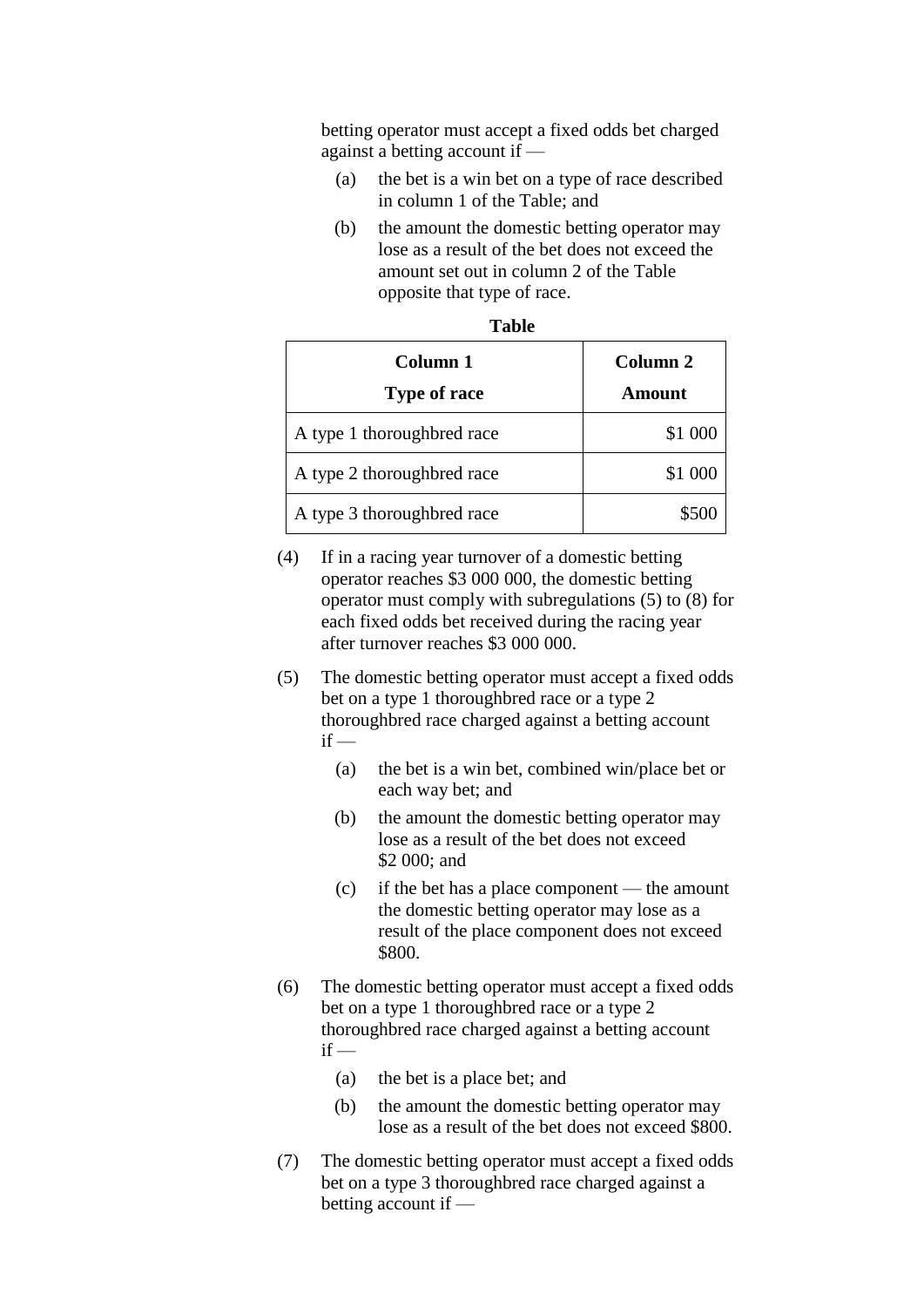- (a) the bet is a win bet, combined win/place bet or each way bet; and
- (b) the amount the domestic betting operator may lose as a result of the bet does not exceed \$1 000; and
- (c) if the bet has a place component the amount the domestic betting operator may lose as a result of the place component does not exceed \$400.
- (8) The domestic betting operator must accept a fixed odds bet on a type 3 thoroughbred race charged against a betting account if —
	- (a) the bet is a place bet; and
	- (b) the amount the domestic betting operator may lose as a result of the bet does not exceed \$400.

## **105C. Prescribed conditions under regulations 105A and 105B do not apply to certain bets**

 $(1)$  In this regulation —

*fraudulent behaviour* includes the following —

- (a) cheating or otherwise employing any wrongful practice, trick, scheme or device;
- (b) making a statement that the person knows, or ought reasonably to know, is false or misleading in a material particular;
- (c) using a forged document;
- (d) using a false pretence.
- (2) A domestic betting operator is not required to accept a bet, on a race charged against a betting account, under regulation 105A or 105B, if any of the following  $apply$ —
	- (a) the usual residential address of the person who established the betting account is outside Australia;
	- (b) the person who established the betting account  $i<sub>s</sub>$ 
		- (i) not the beneficial owner of the bet; or
		- (ii) another domestic betting operator; or
		- (iii) an employee of another domestic betting operator; or
		- (iv) a relative (as defined in section 7(1) of the Act) of an employee of another domestic betting operator; or
		- (v) in breach of a term or condition of the betting account;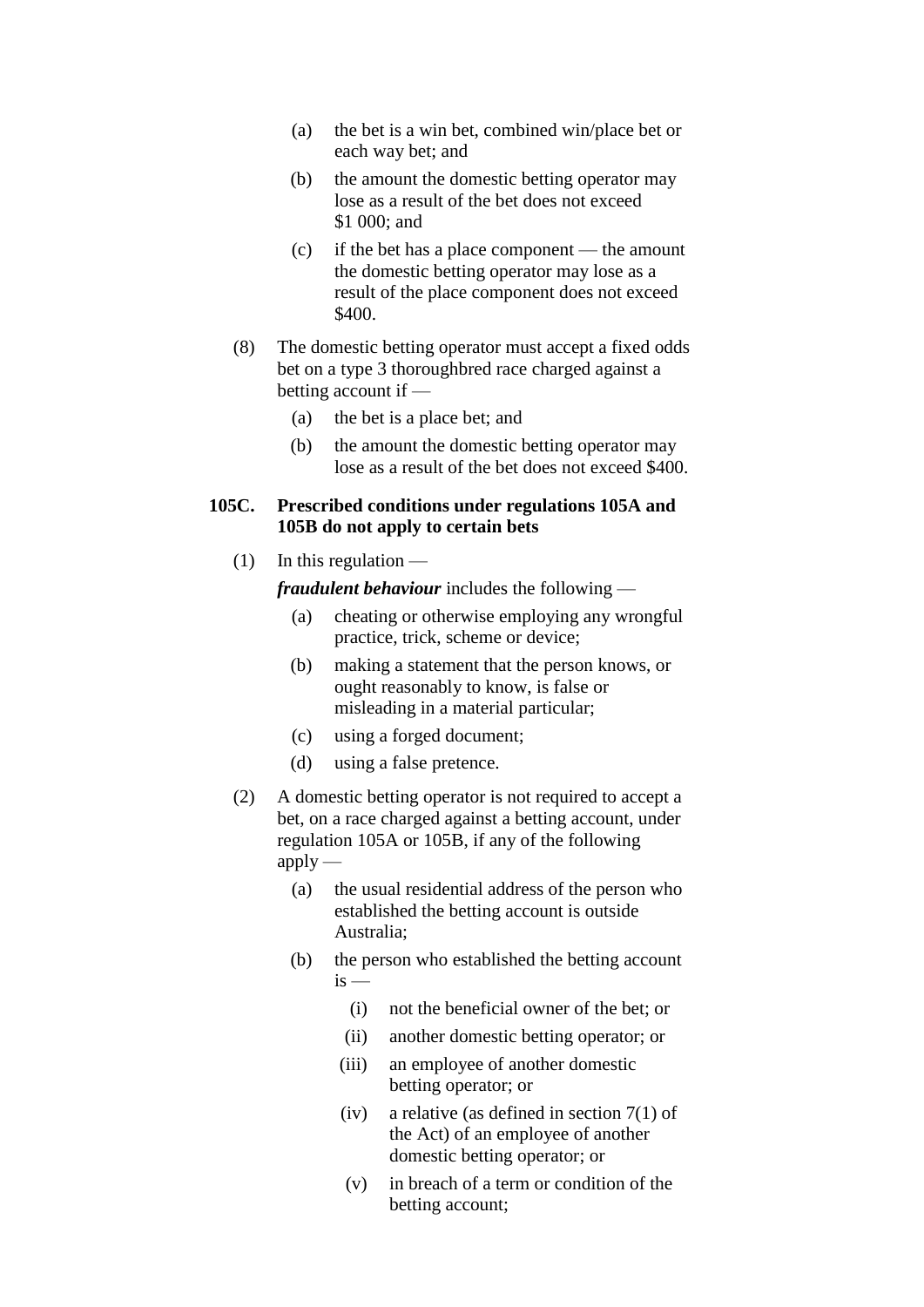- (c) the person who established the betting account has notified the domestic betting operator that the person has voluntarily excluded themselves from betting with the domestic betting operator;
- (d) the betting account does not have a balance sufficient to pay the amount of the bet;
- (e) the domestic betting operator has closed another betting account of the person who established the betting account because —
	- (i) the person was warned off or disqualified under the RWWA Act; or
	- (ii) the person engaged in fraudulent behaviour;
- $(f)$  the bet is
	- (i) made by means of a betting exchange; or
	- (ii) a bet back as defined in section  $14A(1)$ of the Act; or
	- (iii) an internet bet placed using a proxy server;
- (g) the scheduled starting time of the  $1<sup>st</sup>$  race of the race meeting at which the race is run is before 4 pm and the bet is placed —
	- (i) before 9 am on the day of the race; or
	- (ii) on any day before the day of the race;
- (h) the scheduled starting time of the  $1<sup>st</sup>$  race of the race meeting at which the race is run is at or after 4 pm and the bet is placed —
	- (i) before 2 pm on the day of the race; or
	- (ii) on any day before the day of the race;
- (i) the bet involves the selection of a series of propositions in relation to races and the final dividend is —
	- (i) reliant on all propositions being correctly selected; and
	- (ii) determined by multiplying together the odds of each selection;
- (j) the bet is 1 of a number of bets that are all identical or similar and the bets have been placed in a systematic manner from the same internet protocol address;
- (k) a free component (as defined in the *Betting Tax Assessment Act 2018* section 4) is used to place all or part of the bet;
- (l) the domestic betting operator has accepted another bet on the race in respect of the same